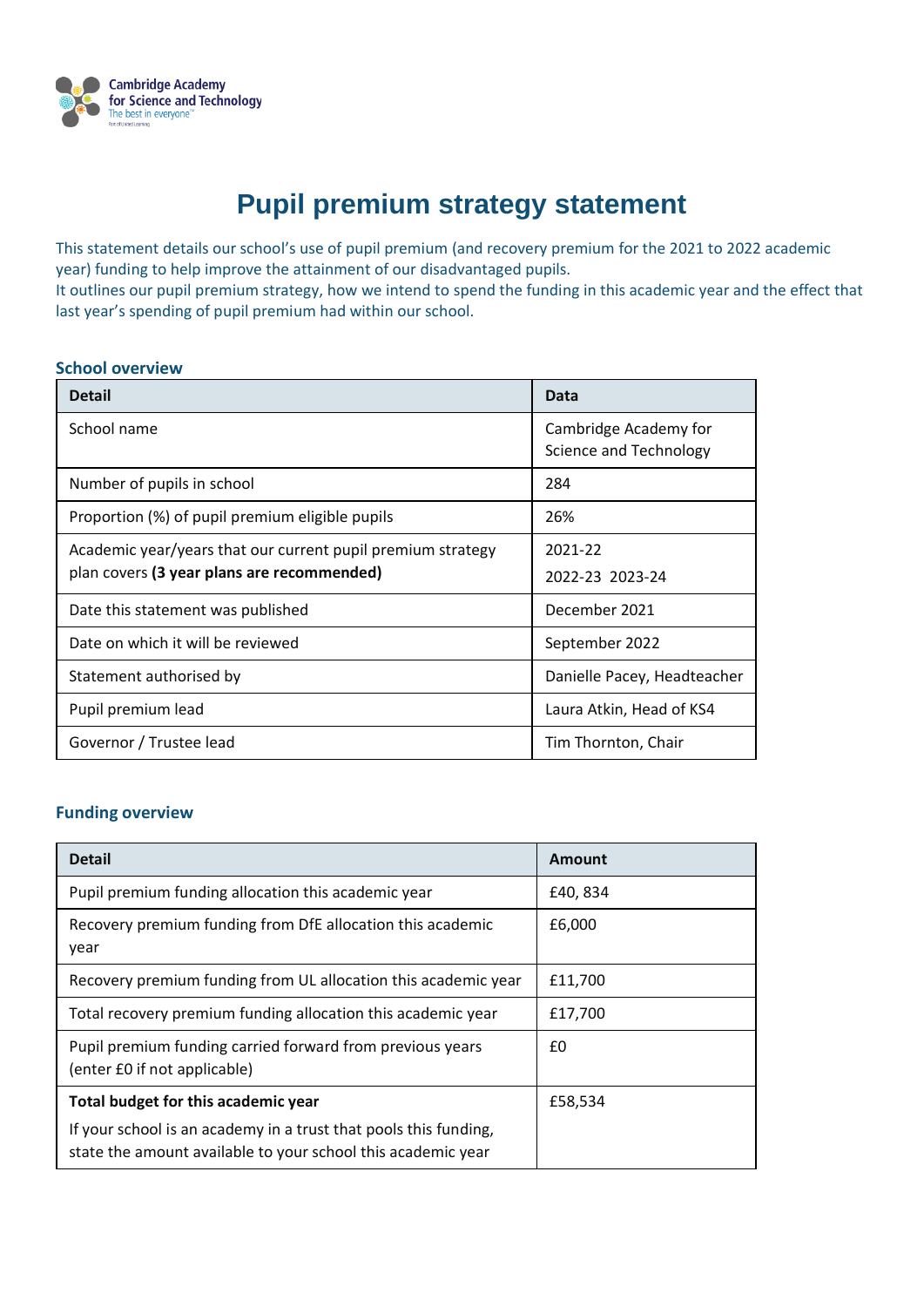# **Part A: Pupil premium strategy plan**

### **Statement of intent**

At Cambridge Academy for Science and Technology we believe that social or financial disadvantage should never be an obstacle to a young person's life chances and that each pupil can achieve at the highest levels. Our Pupil Premium Plan uses every funding source and educational strategy to remove any barriers our pupils may face. We encourage every pupil to believe in themselves and to achieve their highest potential.

Our current Pupil Premium Strategy works towards achieving these objectives by identifying barriers to achievement our pupils are challenged by and ensuring we have research-informed solutions funded by our Pupil Premium grant. These are outlined in further detail with rationale below. As a starting point we have used the EEF recommendation of a tiered approach with a focus on teaching, targeted support, and wider strategies. The ultimate aim is to ensure that disadvantaged pupils are provided with high quality teaching, effective support and accessible enrichment opportunities so that they thrive and develop into successful and happy adults.

To ensure there is success with our identified strategies, we aim to plan and review the impact of these regularly using data, acting early to reviewing intervention success, ensuring challenge and rigour in the classroom, and continuing to adopt a whole school approach to staff having high expectations of student's outcomes regardless of their background.

### **Challenges**

| <b>Challenge</b><br>number | <b>Detail of challenge</b>                                                                                                                                                                                                                                                                                               |
|----------------------------|--------------------------------------------------------------------------------------------------------------------------------------------------------------------------------------------------------------------------------------------------------------------------------------------------------------------------|
| 1                          | Attainment of disadvantaged students in English & Maths is less than that of<br>their peers, typically with a 10% gap for Basics 4+ and 5+ at the end of Y11. This<br>challenge will focus on catch up of students in KS3 for Maths and English as well<br>as strong KS4 interventions.                                  |
| $\mathfrak{p}$             | Positive progress for disadvantaged students in Y11. There continues to be a gap<br>between disadvantaged students and their peers regarding progress. The last<br>two year have seen positive progress that is above 'national other' for<br>disadvantaged students, however we want to improve this and close the gap. |
| 3                          | A low percentage of disadvantaged students reading for pleasure, with fluency<br>and comprehension appropriate to their age. NGRT reading ages of<br>disadvantaged students are lower than those of their peers.                                                                                                         |
|                            | A high percentage of disadvantaged students have a poor understanding of<br>vocabulary and how to use it effectively. This links to poorer performance in all<br>subjects relative to non-disadvantaged peers.                                                                                                           |

This details the key challenges to achievement that we have identified among our disadvantaged pupils.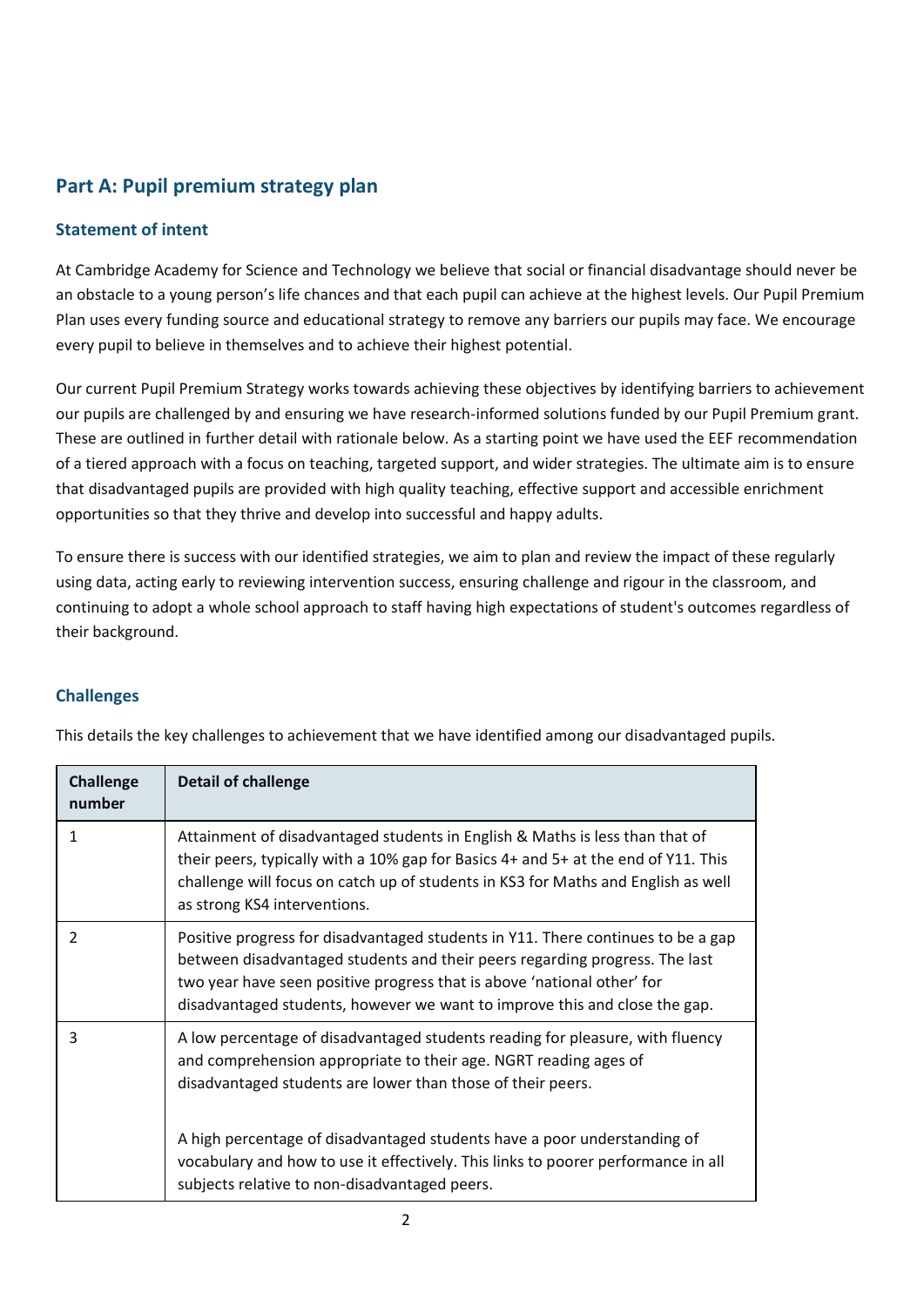| 4 | The attendance of disadvantaged pupils is below their non-disadvantaged<br>counterparts. The last national average for FSM students reported in 2018-2019<br>was 90.8%. This is in comparison to our disadvantaged attendance figure of<br>90.9% Although higher than national average, it is below that of non-<br>disadvantaged peers. Our in-school evidence shows us that poor attendance<br>directly correlates with negative progress and attainment.                          |
|---|--------------------------------------------------------------------------------------------------------------------------------------------------------------------------------------------------------------------------------------------------------------------------------------------------------------------------------------------------------------------------------------------------------------------------------------------------------------------------------------|
| 5 | Our assessments, observations and discussions with pupils and families suggest<br>that the education and wellbeing of many of our disadvantaged pupils have been<br>impacted by partial school closures to a greater extent than for other pupils.<br>These findings are backed up by several national studies.<br>This has resulted in significant knowledge gaps resulting in pupils falling further<br>behind age-related expectations, especially in maths.                      |
| 6 | Our observations suggest many lower attaining disadvantaged pupils lack<br>metacognitive / self-regulation strategies when faced with challenging tasks,<br>notably in their monitoring and evaluation of their answers. This is indicated<br>across the curriculum, particularly maths and science.                                                                                                                                                                                 |
| 7 | Our assessments (including Aspirations survey), observations and discussions<br>with pupils and families have identified social and emotional issues for many<br>pupils, such as anxiety, depression and low self-esteem.<br>This is partly driven by concern about catching up lost learning and exams/future<br>prospects, and the lack of enrichment opportunities due to the pandemic. These<br>challenges particularly affect disadvantaged pupils, including their attainment. |
|   |                                                                                                                                                                                                                                                                                                                                                                                                                                                                                      |

### **Intended outcomes**

This explains the outcomes we are aiming for **by the end of our current strategy plan**, and how we will measure whether they have been achieved.

| <b>Intended outcome</b>                                                                                 | <b>Success criteria</b>                                                                                                                                                                                                                 |
|---------------------------------------------------------------------------------------------------------|-----------------------------------------------------------------------------------------------------------------------------------------------------------------------------------------------------------------------------------------|
| Improved reading comprehension among<br>disadvantaged pupils.                                           | Reading comprehension tests demonstrate<br>improved comprehension skills among<br>disadvantaged pupils and a smaller disparity<br>between the scores of disadvantaged pupils<br>and their non-disadvantaged peers in years 9<br>and 10. |
|                                                                                                         | Teachers should also have recognised this<br>improvement through engagement in lessons<br>and formative/summative assessments                                                                                                           |
| Improved metacognitive and self-regulatory<br>skills among disadvantaged pupils across all<br>subjects. | Teacher reports and class observations<br>suggest disadvantaged pupils are more able<br>to monitor and regulate their own learning.<br>This finding is supported by homework                                                            |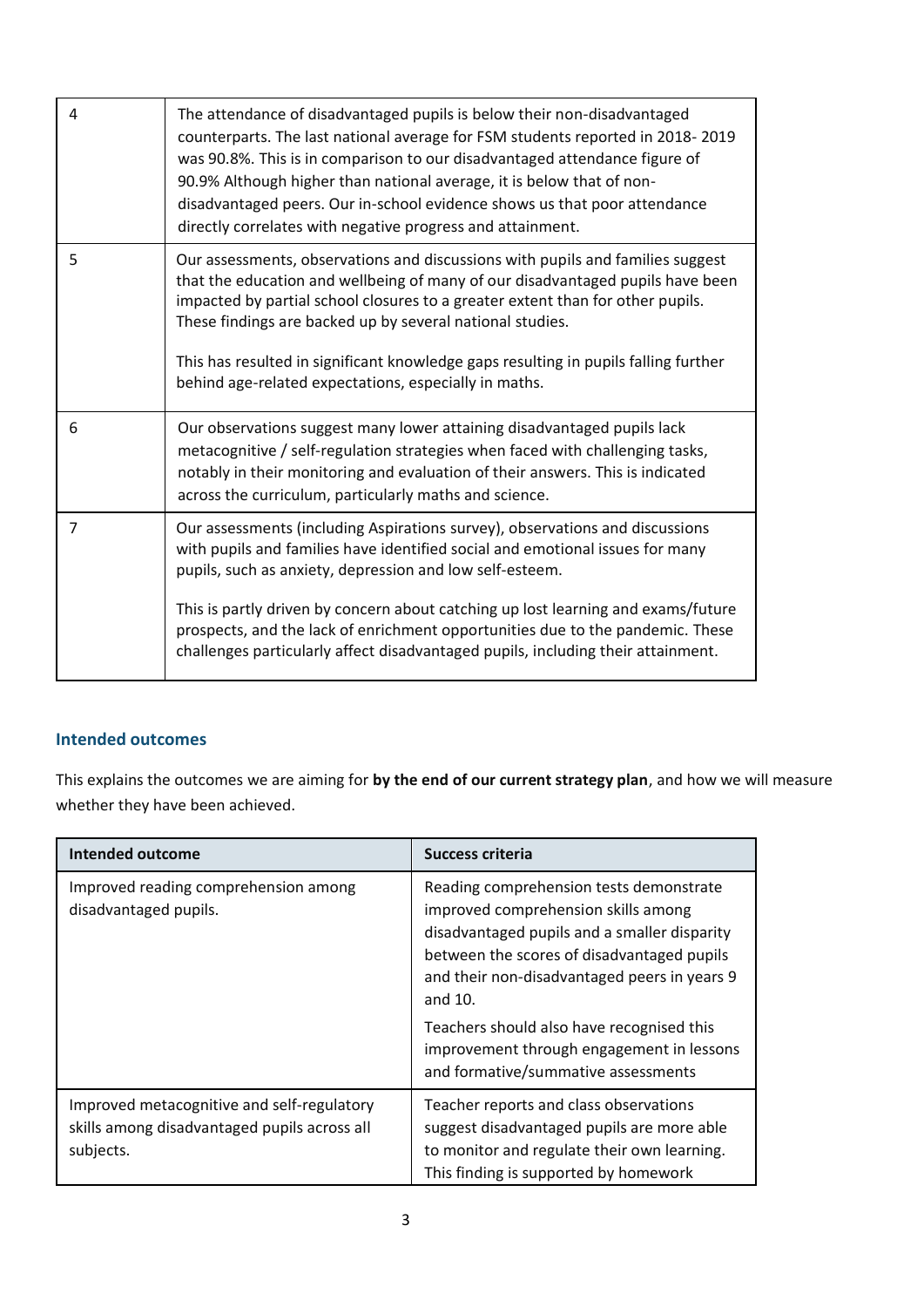|                                                                                                                                                                                                                                                                                                                                                                                                                                                                                                                                                                                                                                                       | completion rates across all classes and<br>subjects.                                                                                                                                                                                                                                                                                                                                                                                                           |
|-------------------------------------------------------------------------------------------------------------------------------------------------------------------------------------------------------------------------------------------------------------------------------------------------------------------------------------------------------------------------------------------------------------------------------------------------------------------------------------------------------------------------------------------------------------------------------------------------------------------------------------------------------|----------------------------------------------------------------------------------------------------------------------------------------------------------------------------------------------------------------------------------------------------------------------------------------------------------------------------------------------------------------------------------------------------------------------------------------------------------------|
| To achieve and sustain improved wellbeing for<br>all pupils, including those who are<br>disadvantaged.                                                                                                                                                                                                                                                                                                                                                                                                                                                                                                                                                | Sustained high levels of wellbeing from<br>2024/25 demonstrated by:<br>qualitative data from student voice,<br>student and parent surveys,<br>Aspirations surveys and teacher<br>observations.                                                                                                                                                                                                                                                                 |
| To achieve and sustain improved attendance<br>for all pupils, particularly our disadvantaged<br>pupils.                                                                                                                                                                                                                                                                                                                                                                                                                                                                                                                                               | Sustained high attendance demonstrated by:<br>the overall absence rate for all pupils<br>being no more than 5%, and the<br>attendance gap between<br>disadvantaged pupils and their non-<br>disadvantaged peers being reduced by<br>50%.<br>the percentage of all pupils who are<br>persistently absent being below 10% and the<br>figure among disadvantaged pupils being no<br>more than 5% lower than their peers.                                          |
| PP-eligible pupils experience excellent teaching<br>in English and Mathematics and make good<br>progress through the Basics curriculum. Their<br>work is of a high standard and compares<br>favourably to that of non-PP peers. Students in<br>KS3 eligible for Pupil Premium experience a<br>broad and challenging curriculum, with a<br>strong core that strengthens their ability to<br>achieve well in all subjects. They build their<br>knowledge and understanding over time and<br>grasp key curriculum concepts, enabling them<br>to demonstrate knowledge and skills<br>confidently in a range of assessments,<br>including summative tests. | Attainment of disadvantaged students in<br>basics is at 62% 5+ this academic year and<br>improves year on year.<br>Mid and End of year assessment alongside<br>classwork demonstrates that disadvantaged<br>students in KS3 achieve in line with peers and<br>are catching up on learning gaps. Work in<br>their books shows a growing body of<br>knowledge and increasingly fluent application<br>of skills, comparable to their non-<br>disadvantaged peers. |
| Disadvantaged students experience a<br>challenging curriculum. They receive excellent<br>Information, advice and guidance and make<br>progress in a range of subjects,                                                                                                                                                                                                                                                                                                                                                                                                                                                                                | Disadvantaged students in Year 11 achieve<br>positive Progress 8 score that improves year<br>on year and narrows the gap with non<br>disadvantaged.                                                                                                                                                                                                                                                                                                            |
| To have a greater percentage of students<br>reading for pleasure, with fluency and<br>comprehension appropriate to their age.<br>Reading is prioritised to allow students to<br>access the full curriculum. All students have a<br>wider understanding of vocabulary and how to<br>use it effectively.                                                                                                                                                                                                                                                                                                                                                | NGRT tests show improved reading ages for<br>disadvantaged students. Improved literacy<br>skills that lead to improved Mid and End of<br>Year assessments for all subjects and in<br>particular English. Improved use of<br>vocabulary, evident in books and exam<br>responses.                                                                                                                                                                                |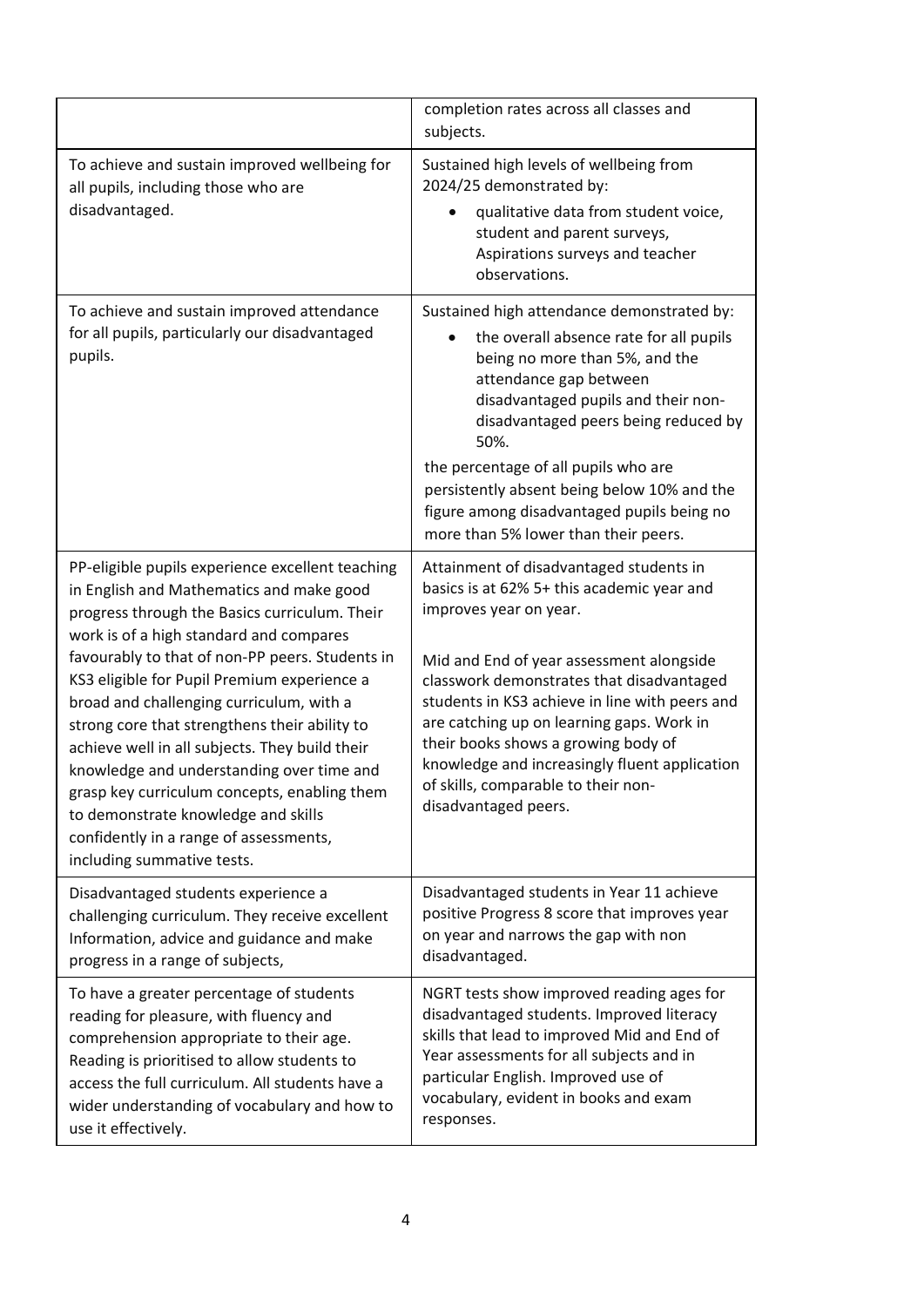### **Activity in this academic year**

This details how we intend to spend our pupil premium (and recovery premium funding) **this academic year** to address the challenges listed above.

# **Teaching (for example, CPD, recruitment and retention)**

Budgeted cost: £ 12,000

| <b>Activity</b>                                                                                                                                                                                                                                                                         | Evidence that supports this approach                                                                                                                                                                                                                                                                                                                                          | <b>Challenge</b><br>number(s)<br>addressed |
|-----------------------------------------------------------------------------------------------------------------------------------------------------------------------------------------------------------------------------------------------------------------------------------------|-------------------------------------------------------------------------------------------------------------------------------------------------------------------------------------------------------------------------------------------------------------------------------------------------------------------------------------------------------------------------------|--------------------------------------------|
| Developing metacognitive<br>and self-regulation skills in<br>all pupils.<br>This will involve ongoing<br>teacher training and support<br>and release time.<br>There is a working group of<br>teachers who are<br>researching this and<br>providing training to the<br>rest of the staff | Teaching metacognitive strategies to pupils can<br>be an inexpensive method to help pupils<br>become more independent learners. There is<br>particularly strong evidence that it can have a<br>positive impact on maths attainment:<br>Metacognition and self-regulation   Toolkit<br><b>Strand   Education Endowment Foundation  </b><br>EEF                                 | 1, 2, 5, 6                                 |
| CPD programme in line with<br>Rosenshine Principles, TLAC<br>and EEF toolkit that<br>demonstrates strategies for<br>all staff to use in supporting<br>disadvantaged students                                                                                                            | EEF teaching and learning toolkit demonstrates<br>a wide range of strategies to be employed in<br>order to support progress of students. The<br>Principles behind Rosenshine and TLAC are in<br>line with the majority of these approaches.                                                                                                                                   | 1, 2, 5                                    |
| <b>Extra interventions in Maths</b><br>and English at Y11                                                                                                                                                                                                                               | Extra time with specialist subject staff to<br>support learning gaps in targeted sessions. The<br>EEF toolkits cites this as having 3 months<br>progress to learners                                                                                                                                                                                                          | 1, 2, 5                                    |
| Trainee and ECT training<br>and education                                                                                                                                                                                                                                               | EEF teaching and learning toolkit demonstrates<br>a wide range of strategies to be employed in<br>order to support progress of students. The<br>Principles behind Rosenshine 2,3,4 5 and TLAC<br>are in line with these approaches and ensuring<br>trainees and ECTs are fully inducted and in line<br>with whole school quality first teaching will<br>ensure good progress. | 1, 2, 5                                    |
| Planning and delivery<br>provide for spaced<br>repetition and interleaving                                                                                                                                                                                                              | https://educationendowmentfoundation.org.u<br>k/education-evidence/teaching-learning-<br>toolkit/homework                                                                                                                                                                                                                                                                     | 1, 2, 5                                    |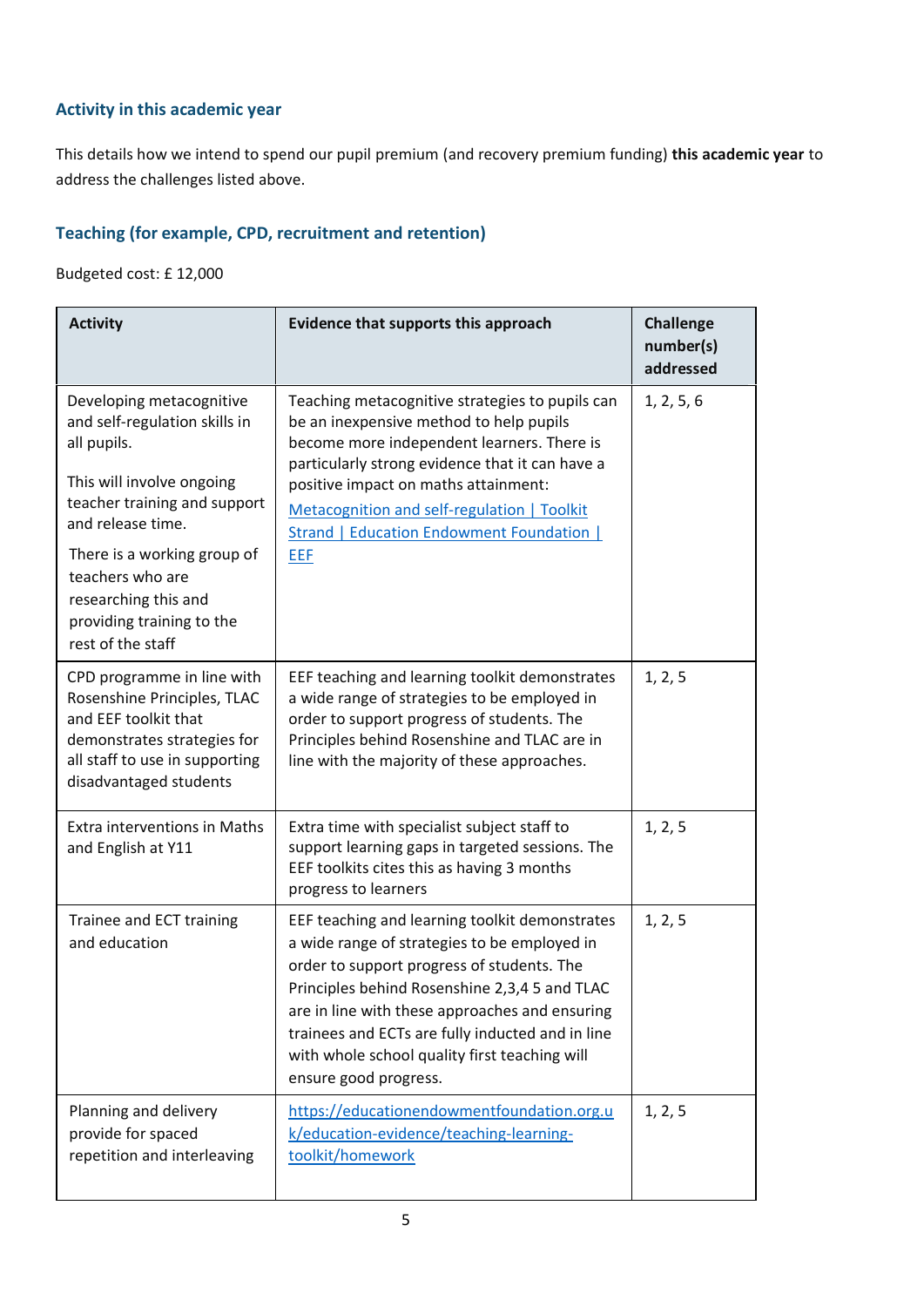| to support long term<br>memory development<br>- Interleaved DiN activities<br>take place in all lessons and<br>results inform live and<br>planned re-teaching.                                                                                      |                                                                                                                                                                                                                                                                                                                                                                                                                                                                                                    |   |
|-----------------------------------------------------------------------------------------------------------------------------------------------------------------------------------------------------------------------------------------------------|----------------------------------------------------------------------------------------------------------------------------------------------------------------------------------------------------------------------------------------------------------------------------------------------------------------------------------------------------------------------------------------------------------------------------------------------------------------------------------------------------|---|
| - Low stakes retrieval quiz<br>questions are planned into<br>all lessons to consolidate<br>and inform next steps.<br>- MS TEAMS and online<br>platforms are used for<br>retrieval across the<br>curriculum. Performance<br>used to inform teaching. |                                                                                                                                                                                                                                                                                                                                                                                                                                                                                                    |   |
| Purchase NGRT tests to<br>measure the reading ages                                                                                                                                                                                                  | It is vital that students have a reading age at or<br>above their chronological age. Provisional<br>figures for 2018 indicate that disadvantaged<br>children reach age 11 unable to read<br>confidently. History suggests that those same<br>children will struggle over five years of<br>secondary schooling to achieve an English<br>grade 4+ at 16+. The latest GCSE tables indicate<br>that fifty per cent of 2018's cohort of sixteen<br>year olds failed to achieve that benchmark.<br>(DfE) | 3 |

# **Targeted academic support (for example, tutoring, one-to-one support structured interventions)**

Budgeted cost: £ 25,000

| <b>Activity</b>                                                                                                                                                                                   | Evidence that supports this approach                                                                                                                                                  | <b>Challenge</b><br>number(s)<br>addressed |
|---------------------------------------------------------------------------------------------------------------------------------------------------------------------------------------------------|---------------------------------------------------------------------------------------------------------------------------------------------------------------------------------------|--------------------------------------------|
| Careers interviews and<br>mentoring programmes<br>Students are supported with<br>clear pathways of<br>progression setting<br>aspirations and gaining an<br>understanding of options<br>available. | Careers interviews and mentoring programmes<br>Students are supported with clear pathways of<br>progression setting aspirations and gaining an<br>understanding of options available. | 7                                          |
| 1-1 online tutoring in English<br>and Maths                                                                                                                                                       | https://educationendowmentfoundation.org.u<br>k/education-evidence/teaching-learning-<br>toolkit/one-to-one-tuition                                                                   | 1, 2, 5                                    |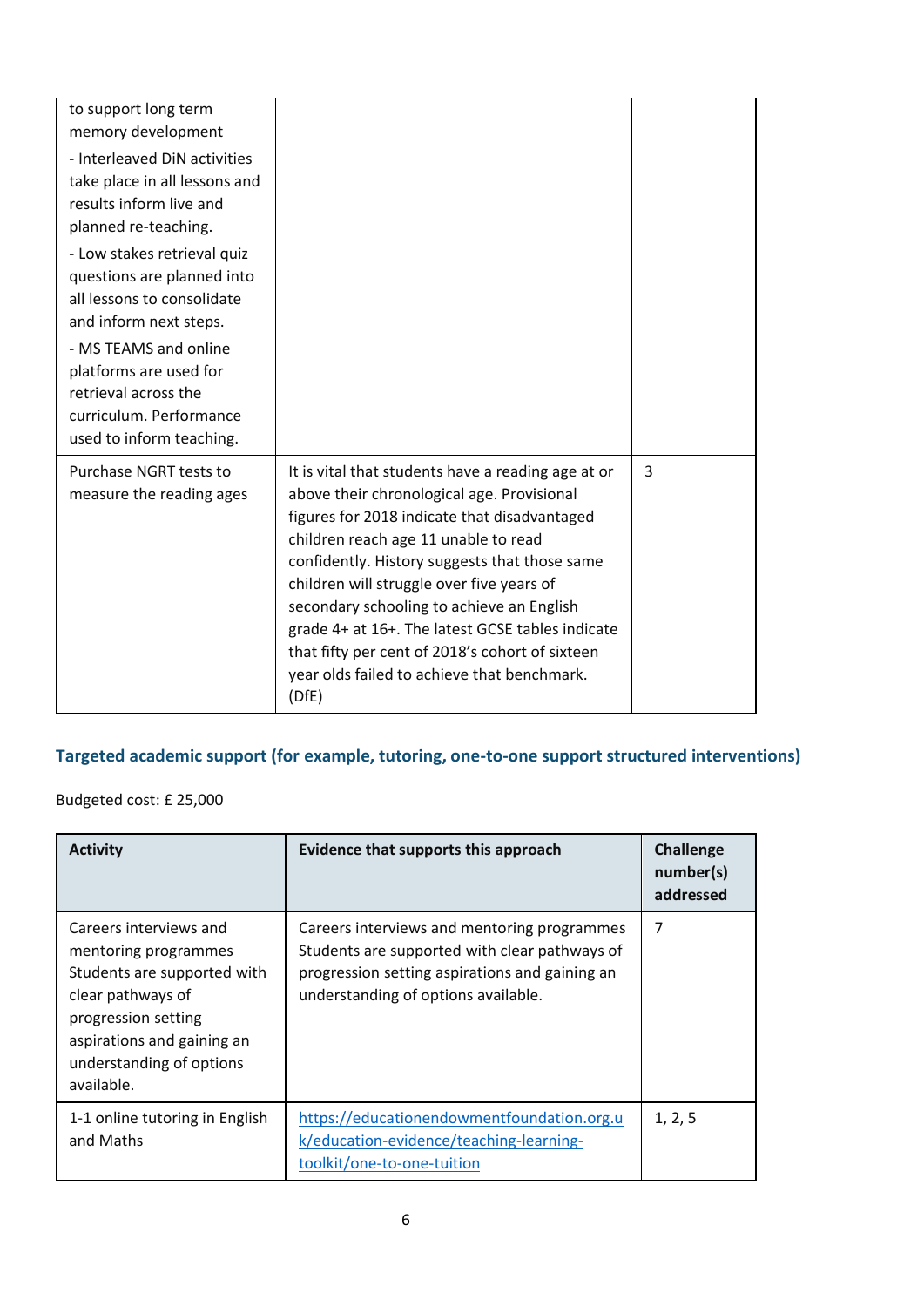| Reading programme                                                                                                      | All students participate in regular reading<br>programme to develop literacy skills and<br>promote a love of reading, while supporting<br>gaps in cultural knowledge. The EEF cites this<br>as having 6 months progress for learners. | 3              |
|------------------------------------------------------------------------------------------------------------------------|---------------------------------------------------------------------------------------------------------------------------------------------------------------------------------------------------------------------------------------|----------------|
| Numeracy support                                                                                                       | Numeracy support Sparx programme at KS3 to<br>support numeracy skills and independent<br>learning Homework can add 5 months of<br>progress to learners according to the EEF.                                                          | 1, 2, 5        |
| Subject surgeries are offered<br>to students in year 11, to<br>target those who are<br>performing below<br>expectation | Extra time with specialist subject staff to<br>support learning gaps in targeted sessions. The<br>EEF toolkits cites this as having 3 months<br>progress to learners Small Group Tuition                                              | 1, 2, 5        |
| Careers interviews and<br>mentoring programmes                                                                         | Students are supported with clear pathways of<br>progression setting aspirations and gaining an<br>understanding of options available.                                                                                                | $\overline{7}$ |
| Homework policy in place<br>and close monitoring of<br>homework.                                                       | Students have clear homework set based on<br>knowledge recall and independent practice.<br>The EEF cites 5 months progress for learners<br>based on the completion of homework.                                                       | 1, 2, 5        |

# **Wider strategies (for example, related to attendance, behaviour, wellbeing)**

Budgeted cost: £ 21, 534

| <b>Activity</b>                                                                                                                                                 | Evidence that supports this approach                                                                                                                                       | Challenge<br>number(s)<br>addressed |
|-----------------------------------------------------------------------------------------------------------------------------------------------------------------|----------------------------------------------------------------------------------------------------------------------------------------------------------------------------|-------------------------------------|
| Embedding principles of good<br>practice set out in DfE's<br><b>Improving School Attendance</b><br>advice.                                                      | The DfE guidance has been informed by<br>engagement with schools that have<br>significantly reduced persistent absence<br>levels.                                          | 4                                   |
| We have a dedicated member<br>of support staff who deals<br>with attendance on a daily<br>basis, as well as looking at<br>attendance on a fortnightly<br>basis. |                                                                                                                                                                            |                                     |
| Employ a trained talking<br>therapies counsellor for a day<br>a week to support their mental                                                                    | Data shows that students with low<br>confidence and self-esteem underachieve<br>(Sutton Trust). This is often linked to poor<br>attendance which in turns impacts progress | 7                                   |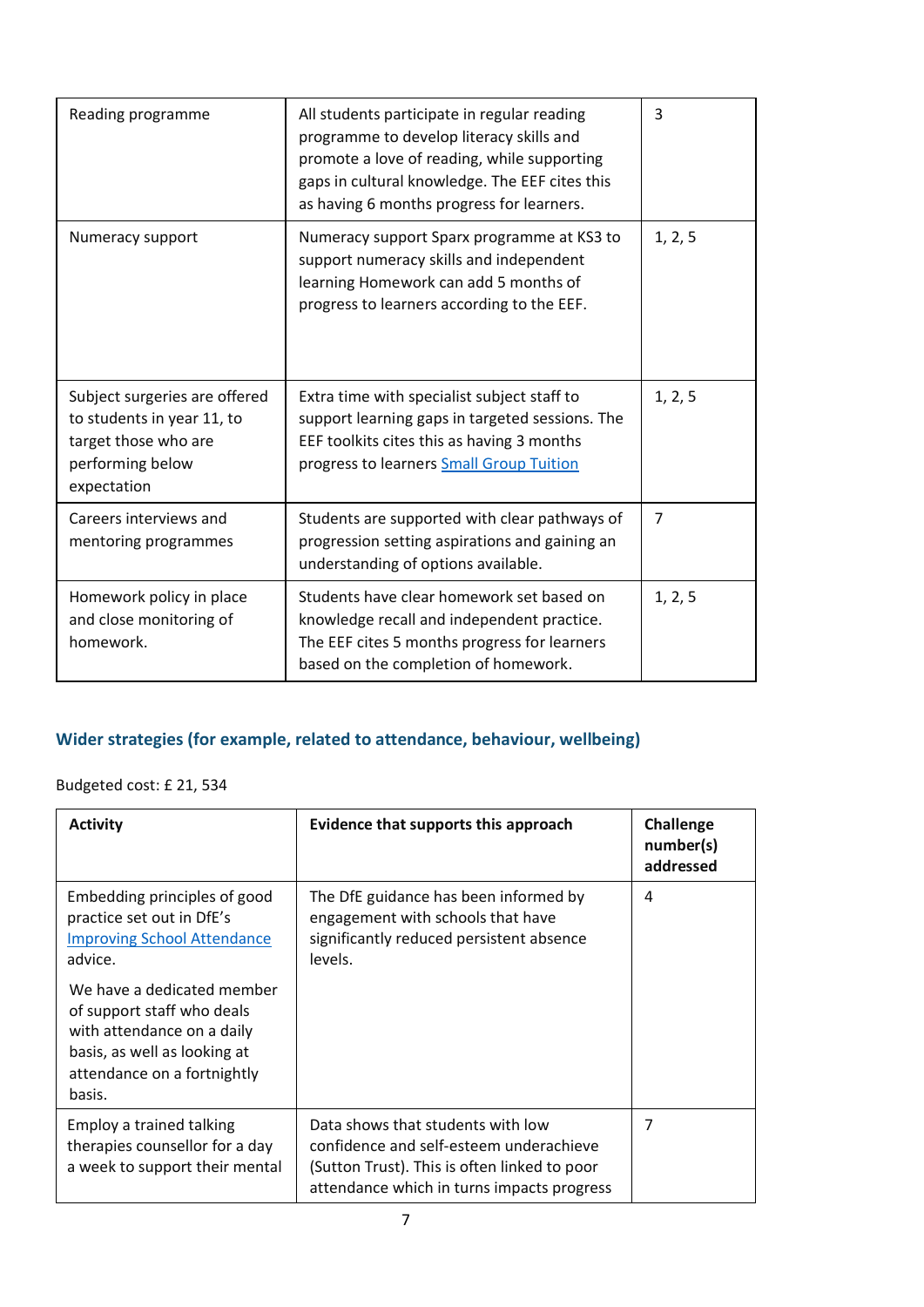| health. These will run as one to<br>one sessions                                                                                                     |                                                                                                                                                                                                                                                                                                                           |               |
|------------------------------------------------------------------------------------------------------------------------------------------------------|---------------------------------------------------------------------------------------------------------------------------------------------------------------------------------------------------------------------------------------------------------------------------------------------------------------------------|---------------|
| Subject support                                                                                                                                      | Subsidised materials for academic learning.<br>Subsidised uniform and academic<br>equipment i.e. revision guides. This<br>supports our wider focus of education with<br>character and removes' barriers to<br>academic learning. The EEF toolkit learners<br>can make 3 months progress through<br>participating in arts. | 1, 2, 4, 5, 7 |
| Full time Head of Pastoral Care<br>to support students who are<br>struggling                                                                         |                                                                                                                                                                                                                                                                                                                           | 4, 7          |
| Head of SEN to complete<br>mentoring and motivational<br>mapping with students                                                                       |                                                                                                                                                                                                                                                                                                                           | $1 - 7$       |
| Purchasing books for the<br>reading programme                                                                                                        | All students participate in regular reading<br>programme to develop literacy skills and<br>promote a love of reading, while supporting<br>gaps in cultural knowledge. The EEF cites<br>this as having 6 months progress for<br>learners.                                                                                  | 3             |
| Financial support for all other<br>items such as DofE<br>subscriptions                                                                               | Clear benefits attached to being able to<br>experience these opportunities, from social<br>interaction to cultural experiences                                                                                                                                                                                            | 4, 7          |
| Provision of peripatetic music<br>lessons for PPM pupils                                                                                             |                                                                                                                                                                                                                                                                                                                           | 4, 7          |
| Provide students with the<br>opportunity to attend<br>additional trips and visits that<br>are non-curriculum essential<br>but potentially beneficial |                                                                                                                                                                                                                                                                                                                           | 4, 7          |

**Total budgeted cost: £** 58, 534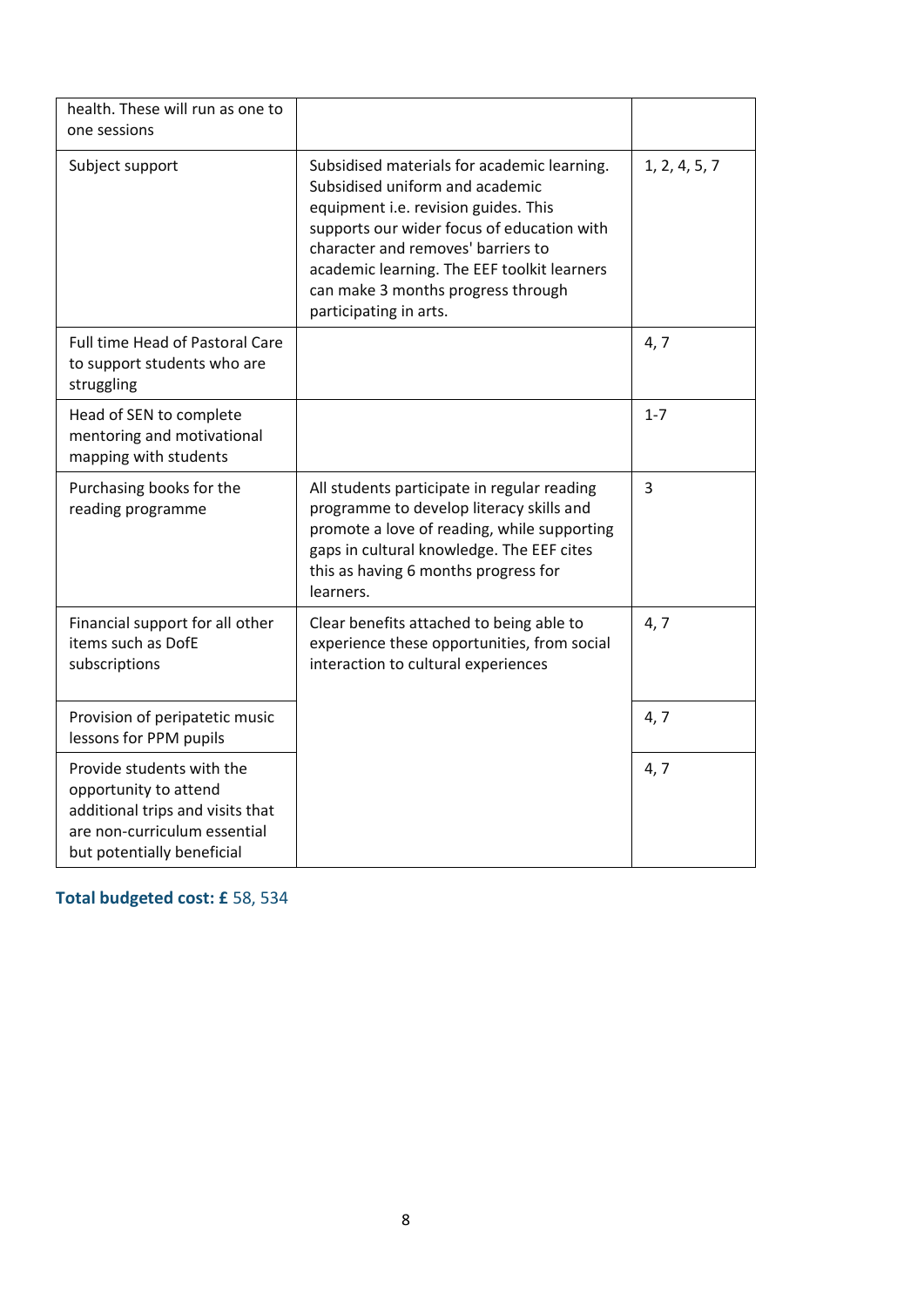# **Part B: Review of outcomes in the previous academic year**

### **Pupil premium strategy outcomes**

This details the impact that our pupil premium activity had on pupils in the 2020 to 2021 academic year.

### **Quality teaching for all**

Last year we had a number of strategies to improve outcomes for PP students. The introduction of the reading programme was successful and meant that more students were reading than prior to starting. It is too soon to say whether this has had a knock on effect on literacy in terms of exam outcomes since the GCSE's were awarded via TAGs last year.

The use of Seneca Premium in all subjects helped to support students with their revision for assessments, especially those who struggled to embed the concepts in Science, the ability to watch videos and then answer questions to ensure understanding meant students performed better. When we were in school our usual QA process was undertaken, which helped SLT identify areas of development, which were then worked on during INSET days to ensure that all students receive high quality teaching.

Last year we were using Hegarty Maths, which was useful in securing a deeper understanding of mathematical concepts, and allowing repeated practise, however we have moved over to Sparx for this year.

#### **Targeted support and intervention**

- 1 The NTP tutoring programme started in March 2021, many year 9 and 10 PP students were offered either Maths or English tutoring through this programme during their private study lessons once a week.
- 2 In the end of year assessments, of the year 9 PP students attending the programme all achieved at least one grade above their end of year 9 minimum expected grade (MEG) in English. In year 10, there has not been as much success with the PP students, only 1 of 4 exceeded their MEG in English, the other three were below. In year 10 Maths, 2 out of 3 students achieved their MEG and one was below. The student who was below only recently started the tutoring as they replaced another student, so there wasn't enough time to make an impact.

The table below shows the results for all students in year 9 and 10 who were pupil premium.

| Year<br>Group | English                                                             | Maths                                                                  |
|---------------|---------------------------------------------------------------------|------------------------------------------------------------------------|
| 9             | 75% at least one grade above MEG                                    | 92% at least one grade above MEG. 58%<br>at least two grades above MEG |
| 10            | 43% at least one grade above MEG. 13%<br>two grades higher than MEG | 52% at least one grade above MEG. 38%<br>at least two grades above MEG |

Our provision of a counsellor was much used, and there was often a waiting list of students needing to see her, which is why we decided to increase the amount of time we pay to use her for this year.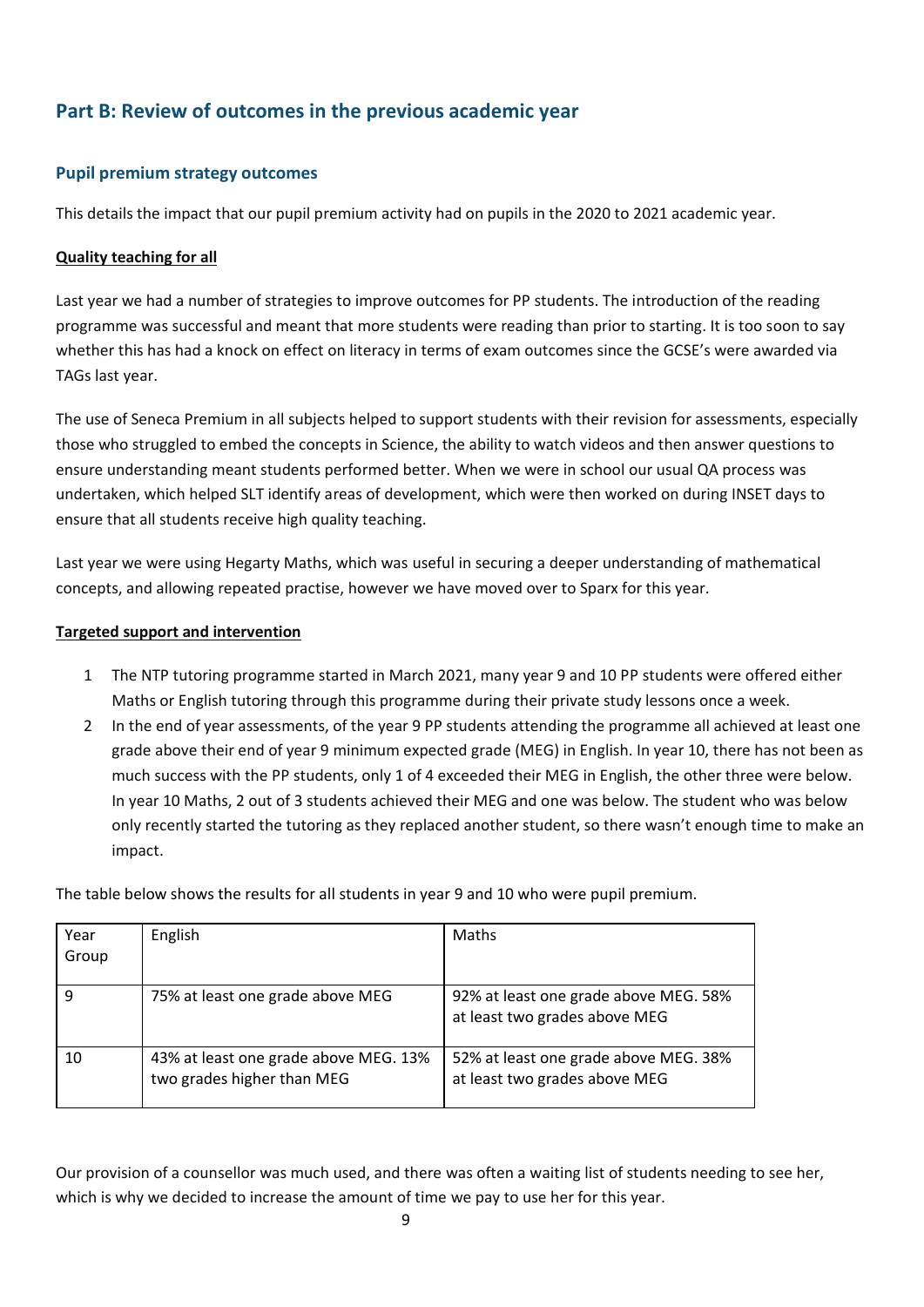We used the CEIAG advisor to guide all students, particularly year 11 in the first term whilst they were making their post 16 applications, but also ensured that the PP students were seen as a priority towards the end of year 10 after they receive their end of year assessment results and can start to think about future plans, as they are much more likely to be NEET. This worked really well last year, everyone who is PP has a plan about where to go moving forward.

### **Behaviour and Attendance improvement strategies**

Only a small number of parents requested assistance with uniform, but those who used it found it invaluable, and their children would have had issues attending school otherwise. This is something we will take forward to ensure all students can access education, but also build relationships with parents so they feel supported.

The Head of Pastoral Care completed a lot of work with PP students last year, many EHAs were completed, and we managed to secure outside agency support for students who were particularly vulnerable. This has helped to build relationships with families and has also improved attendance of those students over time, although for some of them there is still more work to be done. The number of isolations and exclusions last year was much lower than the national average.

We tracked attendance much more frequently, and had a dedicated member of Student Services working on it on a daily and fortnightly basis, although Covid had a large impact on attendance, and therefore on attainment, of all students, but particularly PP. During the lockdown last year, a lot of time was spent chasing PP students who were not attending/engaging in online lessons to try and ensure that they were not further disadvantaged. We provided students with laptops and dongles so they could access Wi-Fi and invited students in who we were really concerned about. This helped improve the situation for most, but there were still some hard to reach people, and due to our huge catchment area it is difficult to carry out home visits, particularly in Covid times.

The attendance of PP students to online learning during March was as follows;

Year 9 - 80%

Year 10 - 84.7%

Year 11 - 78.8%

At the end of last year the average attendance for PP students, for the time school was open, was 95.8%. This is significantly higher than national averages and is almost at the target attendance figure for all students of 96%.

#### **SEND improvement strategies (PP eligible pupils who also have identified SEN)**

The roll out of Teams has really helped students to remain informed of what is happening in their lessons, even if they are off. If students were self-isolating last year, we still had an expectation that they would complete the work set, unless they were ill. The use of Team for setting homework also helped us to easily track those who had not completed homework, and we started a support session after school on Fridays to support students who are unable to compete homework at home. This has proven successful in helping those students get the work done, particularly in Maths.